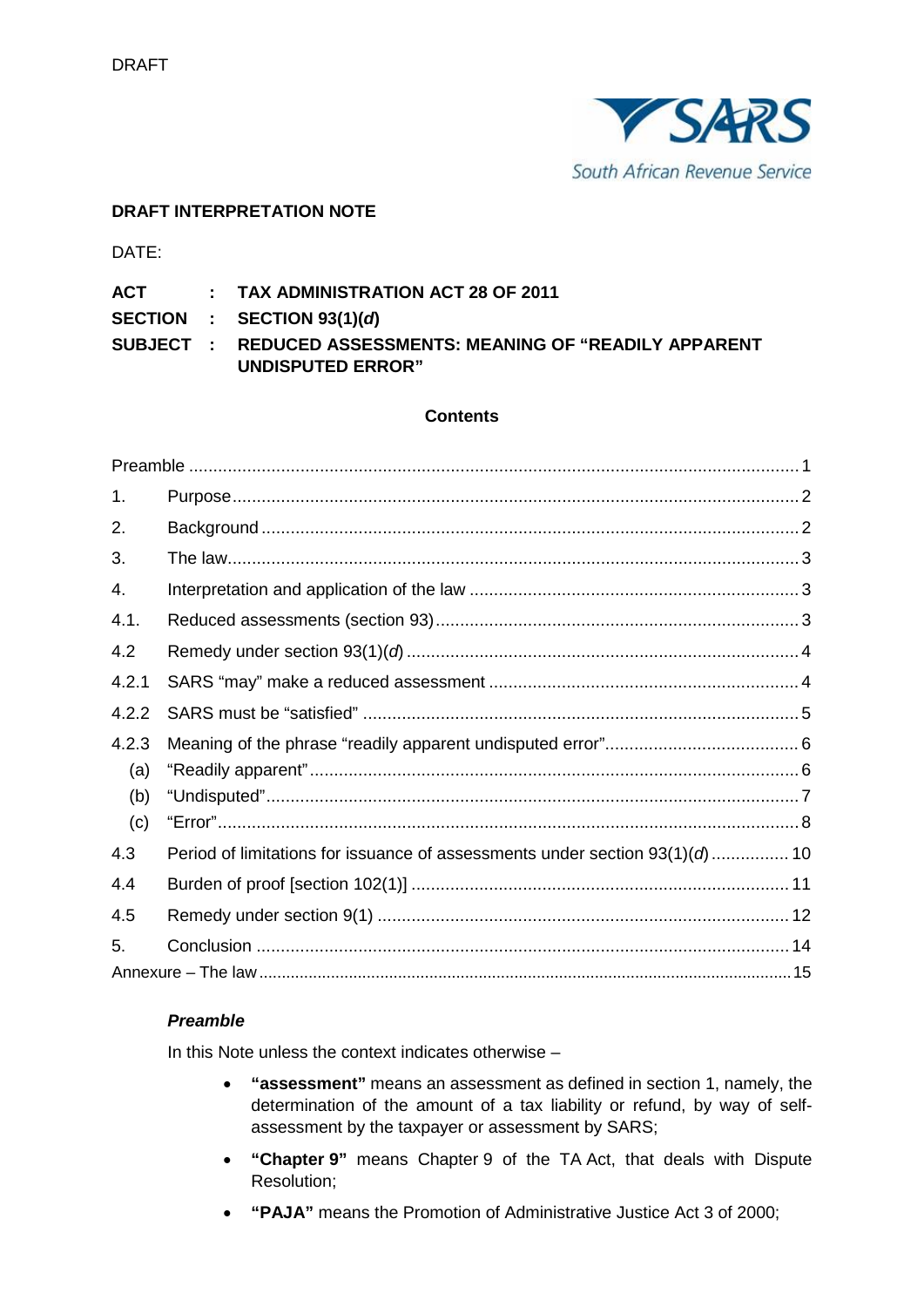- **"return"** is defined in section 1 and means a form, declaration, document or other manner of submitting information to SARS that incorporates a selfassessment, is a basis on which an assessment is to be made by SARS or incorporates relevant material required under section 25, 26 or 27 or a provision under a tax Act requiring the submission of a return;
- **"section"** means a section of the TA Act;
- **"TA Act"** means the Tax Administration Act 28 of 2011;
- **"Tax Act"** means the TA Act or an Act, or portion of an Act referred to in section 4 of the SARS Act, excluding customs and excise legislation;
- **"taxpayer"** means a "taxpayer" as defined in section 151;
- **"the Act"** means the Income Tax Act 58 of 1962; and
- any other word or expression bears the meaning ascribed to it in the TA Act.

## **1. Purpose**

This Note provides guidance on the interpretation and application of section 93(1)(*d*) with specific focus on the phrase "readily apparent undisputed error".

## **2. Background**

A taxpayer who is aggrieved by an assessment or decision of SARS against that taxpayer has the right to dispute that assessment or decision.<sup>[1](#page-1-0)</sup> If an original assessment has not been issued, SARS may request a taxpayer to submit an amended return to correct an undisputed error made in the prior return.<sup>[2](#page-1-1)</sup>

In the case where an assessment has already been issued, Chapter 9 provides the legal framework to be followed by both, SARS and the taxpayer to resolve any disputes. Section 93(1)(*d*) provides an alternative to the dispute resolution process under Chapter 9 allowing taxpayers a less formal mechanism to request corrections to their assessments if certain requirements are met, without having to follow the objection process under Chapter 9.

Due to the misuse of the alternative mechanism, section 9[3](#page-1-2)(1)(*d*) was amended<sup>3</sup> to include the requirement that the error either in an assessment by SARS or in a return by a taxpayer must be "readily apparent" and not just "apparent". The Memorandum on the objects of Tax Administration Laws Amendment Bill, 2015,<sup>[4](#page-1-3)</sup> explains the reason for the amendment as follows:

"Section 93(1)*(d)* of the Tax Administration Act was inserted to allow taxpayers a less formal mechanism to request corrections to their returns and so reduced assessments, without having to follow the objection and appeal route to do so. However, taxpayers have attempted to use these requests for correction to raise **substantive issues** that would more properly be the subject of an objection under section 104, so as to bypass the timeframes and procedures for an objection. Furthermore, taxpayers and unregistered tax practitioners have also attempted to use the requests for correction to obtain fraudulent refunds for multiple years. For these reasons, the wording has been

<span id="page-1-0"></span> <sup>1</sup> Section 104.

<span id="page-1-2"></span><span id="page-1-1"></span> $2^2$  Section 25(5).

Amended by the Tax Administration Laws Amendment Act 23 of 2015 with effect from the date of promulgation of that Act, namely 8 January 2016.

<span id="page-1-3"></span><sup>4</sup> At para 2.49.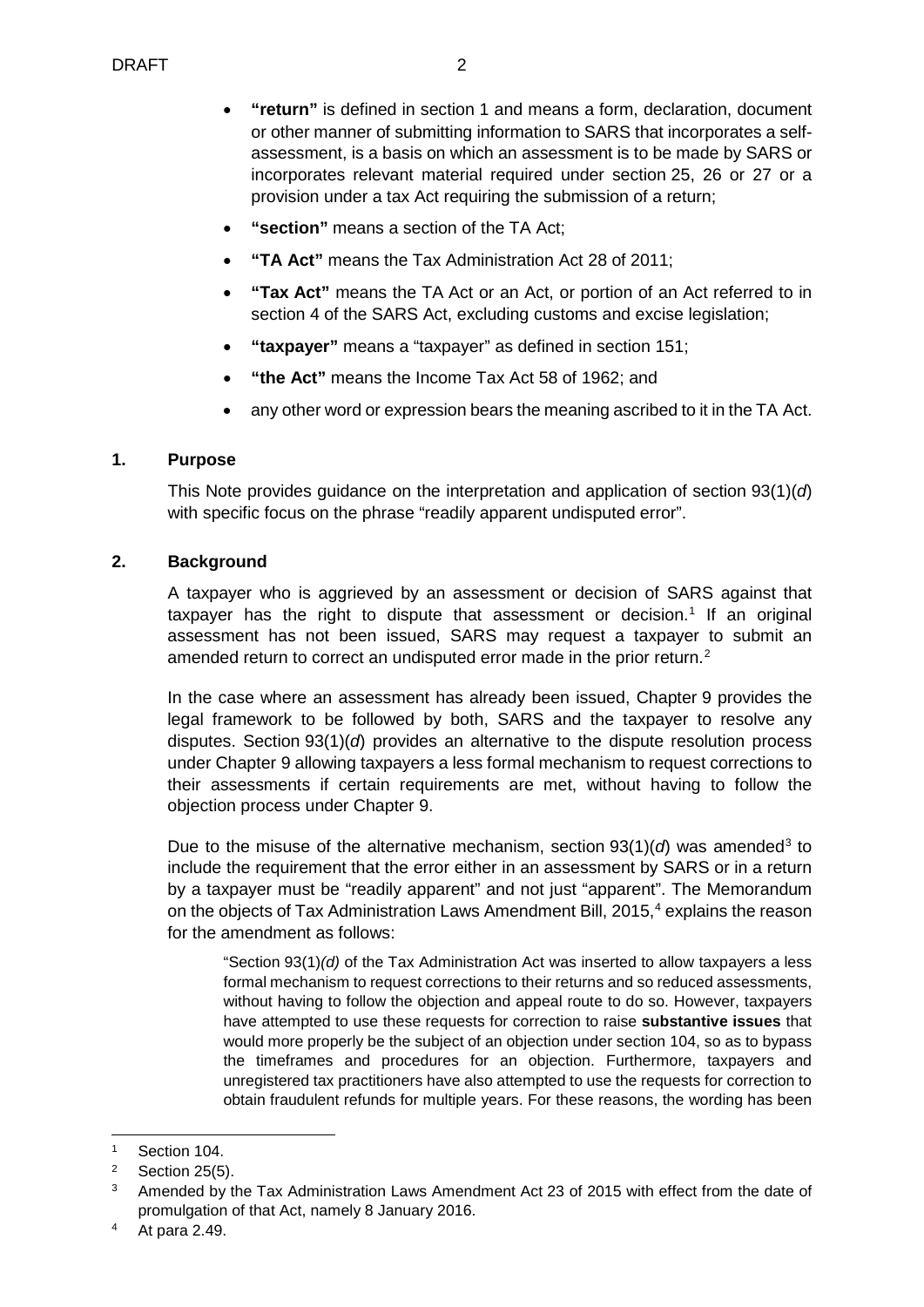amended to provide that SARS must be satisfied that there is a "readily apparent" error to clarify the nature of the errors anticipated here."

(Emphasis added)

The determination of what constitutes a "readily apparent undisputed error" to the satisfaction of SARS is of importance for the following reasons:

- It determines whether the taxpayer is entitled to request a correction for a reduced assessment under **section**  $93(1)(d)$  or whether the taxpayer must follow the objection and appeal route under section 104.
- It ensures consistency in the interpretation and application of section 93(1)(*d*) by both, SARS and taxpayers.

Section 93(1)(*d*) can only be applied if all the requirements are satisfied. It entails a factual enquiry and will be based on the specific facts of each request. It is important to note that section 93(1)(*d*) does not replace the dispute resolution process under Chapter 9 but offers a less formal mechanism and is also cost effective in resolving disputes of errors that are readily apparent. It is applied only in limited circumstances where all the requirements are met.

#### **3. The law**

The relevant sections of the TA Act are quoted in the **[Annexure](#page-14-0)**.

#### **4. Interpretation and application of the law**

#### **4.1. Reduced assessments (section 93)**

SARS may make a reduced assessment under section 93 in the following circumstances:

- A taxpayer that successfully disputes an assessment under dispute resolution process under Chapter 9.[5](#page-2-0)
- It is necessary to give effect to a settlement under Part F of Chapter  $9<sup>6</sup>$  $9<sup>6</sup>$  $9<sup>6</sup>$  or is necessary to give effect to a judgement pursuant to an appeal under Part E of Chapter 9 and there is no right of further appeal.<sup>[7](#page-2-2)</sup>
- SARS is satisfied that there is a "readily apparent undisputed error" in the assessment by SARS or the taxpayer in a return.<sup>[8](#page-2-3)</sup>
- A senior SARS official is satisfied that an assessment was based on
	- $\triangleright$  the failure to submit a return or submission of an incorrect return by a third party under section 26 or by an employer under a tax Act,<sup>[9](#page-2-4)</sup>
	- $\triangleright$  the assessment was based on a processing error by SARS, <sup>[10](#page-2-5)</sup> or
	- $\triangleright$  an assessment was based on a return fraudulently submitted by a person not authorised by the taxpayer;'[11](#page-2-6) and

<span id="page-2-0"></span> <sup>5</sup> Section 93(1)(*a*).

<span id="page-2-1"></span><sup>6</sup> Section 93(1)(*b*).

<span id="page-2-2"></span><sup>7</sup> Section 93(1)(*c*).

<span id="page-2-3"></span><sup>8</sup> Section 93(1)(*d*).

<span id="page-2-4"></span><sup>9</sup> Section 93(1)(*e*)(i).

<span id="page-2-5"></span><sup>10</sup> Section 93(1)(*e*)(ii).

<span id="page-2-6"></span><sup>11</sup> Section 93(1)(*e*)(iii).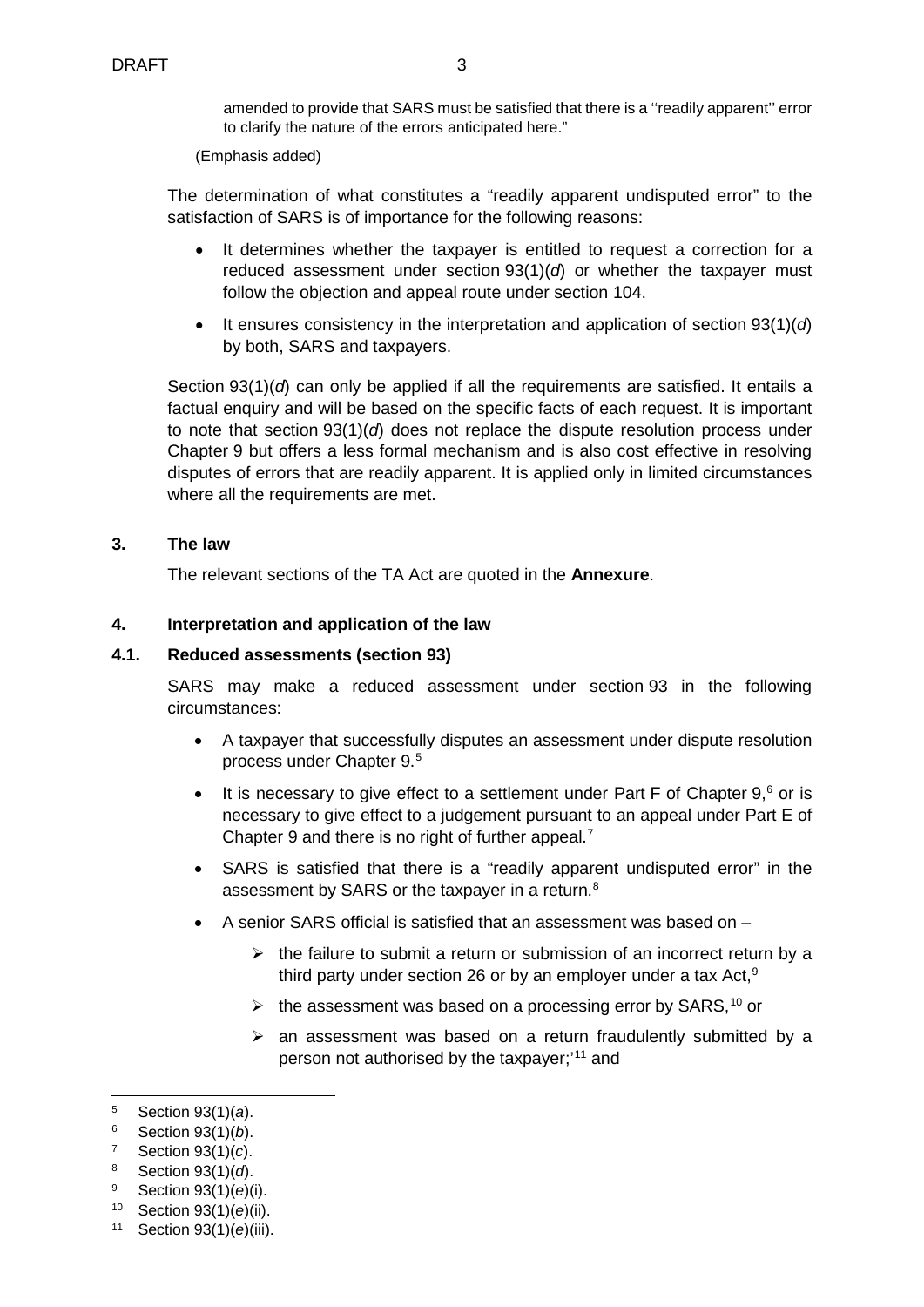The taxpayer in respect of whom an estimated assessment has been issued under section 95 (1), requests SARS to issue a reduced assessment under section 95(6).<sup>[12](#page-3-0)</sup>

Only the requirements of the third bullet above will be considered in this Note.

## **4.2 Remedy under section 93(1)(***d***)**

A request to reduce an assessment under section  $93(1)(d)$  will be considered only if –

- SARS is satisfied;
- there is a readily apparent undisputed error;
- in an assessment by SARS; or
- the taxpayer in a return.

There is no prescribed form that a taxpayer must use to submit a request under section 93(1)(*d*), however, the request must be in writing and supported by the necessary documentary evidence where applicable. SARS must consider a taxpayer's written request under section 93(1)(*d*), and may either –

- accept the request and accordingly make a reduced assessment; or
- reject the request on the basis that the requirements of section 93(1)(*d*) have not been met.

If SARS rejects the request, no reduced assessment will be made. Instead, the taxpayer will be advised by letter or notice of the decision taken not to make a reduced assessment under section 93(1)(*d*). A decision not to reduce an assessment under section 93(1)(*d*) does not constitute an assessment or a decision as envisaged under section 104(2). In this case, section 9(1) finds application and affords a taxpayer, an internal review remedy against an adverse decision under section 93(1)(*d*) (see **4.5**).

### **4.2.1 SARS "may" make a reduced assessment**

The preamble to section 93(1) states that SARS "may" make a reduced assessment if the requirements of the section are met. The ordinary meaning of the words "may"[13](#page-3-1) and "if, [14](#page-3-2) are respectively defined in *Lexico Dictionaries* as –

"expressing possibility"; and

"(introducing a conditional clause) on the condition or supposition that; in the event that".

Section 93(1)(*d*) does not imply that SARS "must" reduce an assessment, as it may still be dependent on the taxpayer satisfying any other requirement contained in a Tax Act.

<span id="page-3-0"></span> <sup>12</sup> Section 93(1)(*f*).

<span id="page-3-1"></span><sup>13</sup> **[www.lexico.com/definition/may](http://www.lexico.com/definition/may)** [Accessed 3 August 2021].

<span id="page-3-2"></span><sup>14</sup> **[www.lexico.com/defenition/if](http://www.lexico.com/defenition/if)** [Accessed 3 August 2021].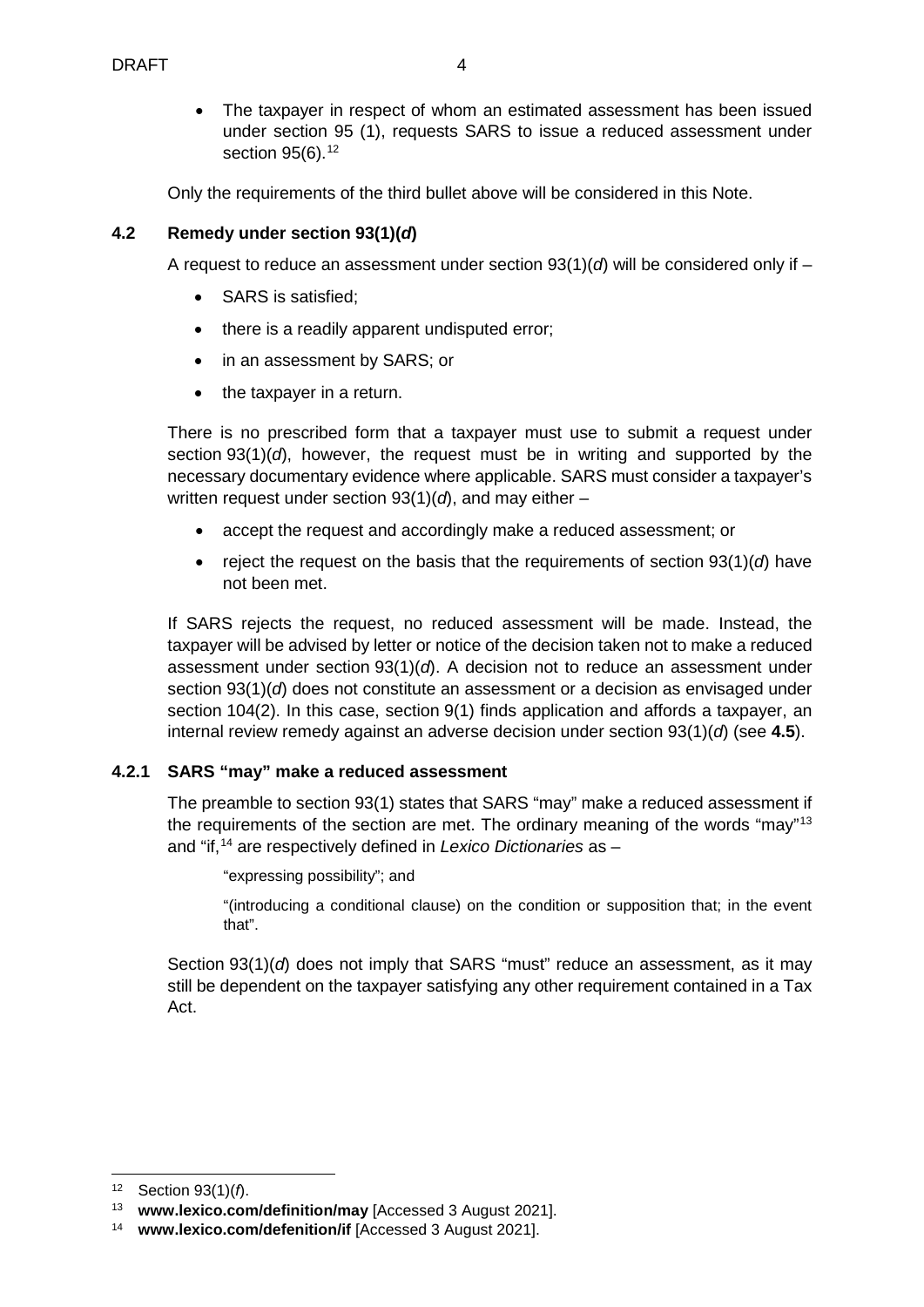In *Rampersadh and Another v Commissioner: SARS and Others,* [15](#page-4-0) Gorven J explained the word "may" to mean the following:

"…the word 'may' does not necessarily give rise to a general discretion. Sometimes it denotes the grant of a power along with a corresponding duty to exercise that power. Van Rooyen approved the approach in line of cases beginning with Schwartz v Schwartz, which held:

'A statutory enactment conferring a power in permissive language may nevertheless have to be construed as making it the duty of the person or authority in whom the power is reposed to exercise that power when the conditions prescribed as justifying its exercise have been satisfied. Whether an enactment should be so construed depends on, inter alia, the language in which it is couched, the context in which it appears, the general scope and object of the legislation, the nature of the thing empowered to be done and the person or persons for whose benefit the power is to be exercised.' "

In view of the above, it is apparent that SARS may reduce an assessment only if it is satisfied that the requirements of section 93(1)(*d*) have been fully met. The first step for the taxpayer to surmount is to prove to the satisfaction of SARS that the error or errors fall within the ambit of section 93(1)(*d*).

## **4.2.2 SARS must be "satisfied"**

The first requirement to the application of section  $93(1)(d)$  is that SARS must be satisfied that there is a readily apparent undisputed error. The word "satisfied" must be interpreted according to the ordinary meaning as applied to the subject matter relating to which it is used<sup>[16](#page-4-1)</sup> unless the ordinary meaning creates an absurdity or ambiguity. It is important when giving words and expressions their ordinary meaning, to consider the context in which such words or expressions are used.

In *National Union of Metal Workers of SA and others v Aveng Trident Steel and another*[17](#page-4-2) Jafta J stated it is a well-established principle of our law that statutory interpretation involves nothing else but the exercise of giving meaning to each and every word used by the law-giver in the provision under construction. The allied principle is that the language chosen by the law-giver must be respected.

The word "satisfy"[18](#page-4-3) is defined in *Lexico Dictionaries* as follows:

**[1]** "Provide (someone) with adequate or convincing information or proof about something"

**[2]** "Adequately meet or comply with (a condition, obligation, or demand)"

In *Wingate-Pearse v C:SARS and Others*[19](#page-4-4) SARS issued additional estimated income tax assessments under section 79(1) of the Income Tax Act, before it was replaced by section 92 of the TA Act. Section 92 empowers SARS to make an additional assessment if it is "satisfied" that the assessment does not reflect the correct application of a tax Act to the prejudice of SARS. Meyer J held that although the words "is satisfied" used in a subjective discretion on SARS, the discretion is not unfettered,

<span id="page-4-0"></span> <sup>15</sup> [2018] ZAKZPHC 36 at 25.

<span id="page-4-1"></span><sup>16</sup> See EA Kellaway *Principles of Legal Interpretation of Statutes, Contracts and Wills* (1995) Butterworths Durban at 224 and *Natal Joint Municipality Pension Fund v Endumeni Municipality* 2012 (4) SA 593 (SCA).

<span id="page-4-2"></span><sup>17</sup> 2020 ZACC 23.

<span id="page-4-3"></span><sup>18</sup> **[www.lexico.com/definition/satisfy](http://www.lexico.com/definition/satisf)** [Accessed 16 August 2021].

<span id="page-4-4"></span><sup>19</sup> 2019 (6) SA 196 (GJ).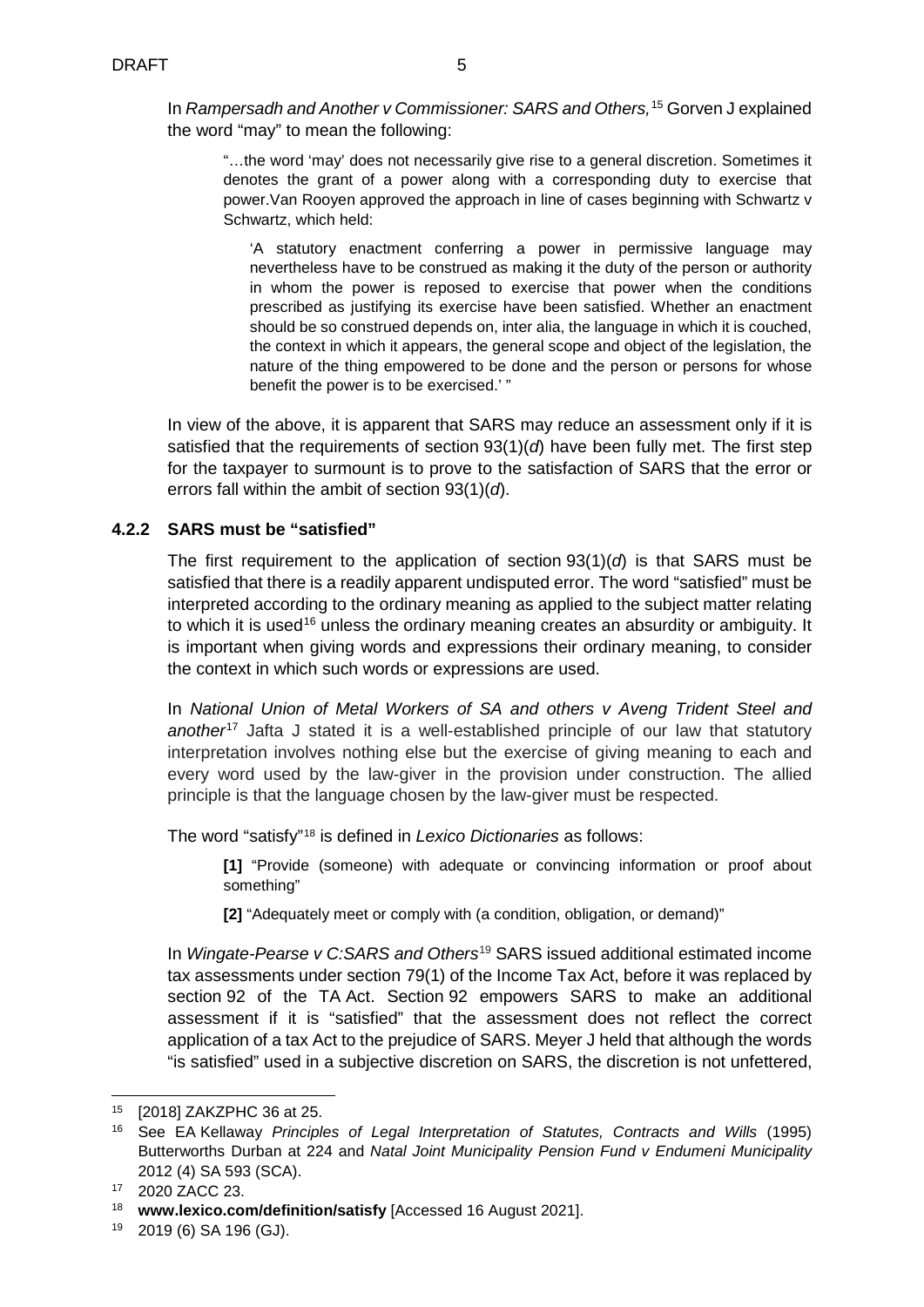and an objective approach must be adopted to that subjective discretion. SARS, therefore, must show that its subjective satisfaction was based on reasonable grounds.[20](#page-5-0)

In *Bato Star Fishing (Pty) Ltd v Minister of Environmental Affairs and Tourism and Others*[21](#page-5-1) O' Regan J explained what will constitute a reasonable decision as follows:

"What will constitute a reasonable decision will depend on the circumstances of each case, much as what will constitute a fair procedure will depend on the circumstances of each case. Factors relevant to determining whether a decision is reasonable or not will include the nature of the decision, the identity and expertise of the decision-maker, the range of factors relevant to the decision, the reasons given for the decision, the nature of the competing interests involved and the impact of the decision on the lives and well-being of those affected. Although the review functions of the Court now have a substantive as well as a procedural ingredient, the distinction between appeals and reviews continues to be significant. The Court should take care not to usurp the functions of administrative agencies. Its task is to ensure that the decisions taken by administrative agencies fall within the bounds of reasonableness as required by the Constitution."

### **4.2.3 Meaning of the phrase "readily apparent undisputed error"**

The second requirement before a request under section 93(1)(*d*) may be considered is that there must be a readily apparent undisputed error, either in an assessment by SARS or in a return by the taxpayer. SARS will be limited to the processing of the assessment while the taxpayer will be limited to the information submitted in the return.

### **(a) "Readily apparent"**

Section 93(1)(*d*) was amended to include the words "readily apparent" to the phrase "undisputed error".<sup>[22](#page-5-2)</sup> The nature of the error therefore had to be "readily apparent" and not just an "undisputed error". The words "readily apparent" are not defined in the TA Act and must therefore be interpreted according to their ordinary meaning. The ordinary meaning of the words "readily"<sup>[23](#page-5-3)</sup> and "apparent",<sup>[24](#page-5-4)</sup> are respectively defined in *Lexico Dictionaries* as –

"without hesitation or reluctance; willingly"; and

"clearly visible or understood".

In applying the ordinary meaning of the words "readily apparent" it is established that the error must be clearly visible, must be identified without hesitation or difficulty and such error must be either in the return or the assessment. At the first glance at the request, SARS must be able to easily determine that there is an undisputed error. The presence of any doubt will disqualify the taxpayer's request for a reduced assessment under section  $93(1)(d)$ . Therefore, it may be said that the error must be an obvious mistake which is unquestionable. If SARS cannot make this determination from merely looking at the return or assessment, the error cannot be said to be readily apparent although there might well be an error.

<span id="page-5-0"></span> <sup>20</sup> See paragraph 61.

<span id="page-5-1"></span><sup>21</sup> 2004 (4) SA 490 (CC) at 45.

<span id="page-5-2"></span><sup>&</sup>lt;sup>22</sup> Amended by the Tax Administration Laws Amendment Act 23 of 2015 with effect from the date of promulgation of that Act, namely 8 January 2016.

<span id="page-5-3"></span><sup>23</sup> **www.lexico.com/definition/readily** [Accessed 16 August 2021].

<span id="page-5-4"></span><sup>24</sup> **[www.lexico.com/definition/apparent](http://www.lexico.com/definition/apparent)** [Accessed 16 August 2021].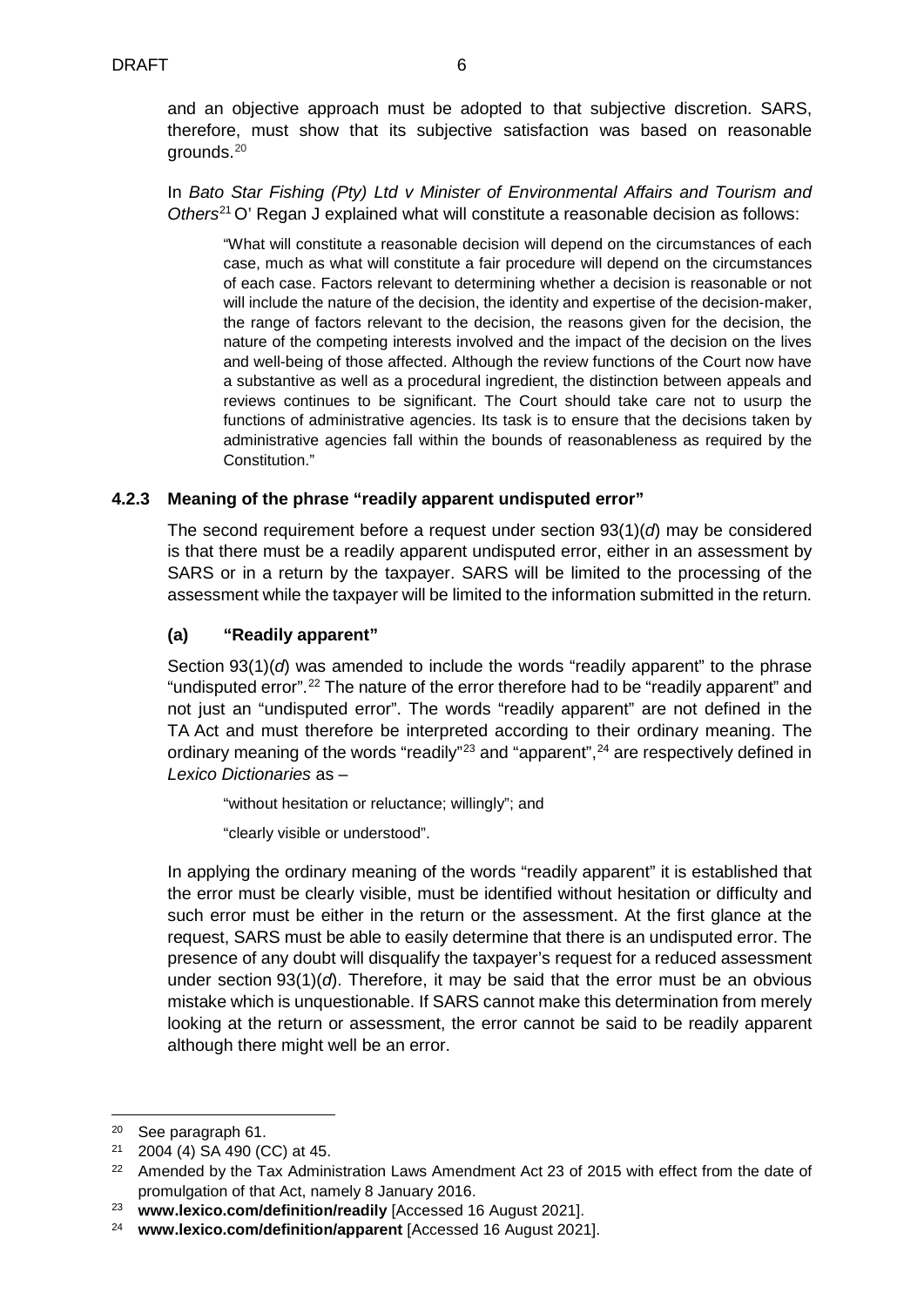# **Example 1 – Readily apparent**

### *Facts:*

A visits a SARS branch office for assistance to complete the annual income tax return on eFiling. A provides SARS with all relevant documentation required for completion of the return, such return being completed and submitted by a SARS official. A receives the notice of assessment and discovers an inconsistency between the notice of assessment and the supporting medical tax certificate for out-of-pocket medical expenses. The inconsistency being that the notice of assessment reflects out-ofpocket medical expenses of R5 000 whereas the amount on the supporting medical tax certificate is R50 000. A being of the opinion that a clerical error had occurred which is readily apparent and submits a written request under section 93(1)(*d*) to SARS, requesting a reduced assessment.

## *Result:*

One of the requirements under section  $93(1)(d)$  is that the undisputed error must be "readily apparent" in the return by the taxpayer or the assessment by SARS. In the present scenario, the error occurred in the completion of the return. The undisputed error must be "readily apparent" and in this case it is clearly so from the said return. As the undisputed error can be confirmed without hesitation as it is clearly visible from the supporting documentation without requiring any further verification, it can be concluded that the undisputed error satisfies the requirement of being readily apparent.

## **(b) "Undisputed"**

It is not sufficient that there is an error but the error must also be undisputed. The word "undisputed" is not defined in the TA Act and therefore the ordinary meaning must be applied. The *Lexico Dictionar*ies defines "undisputed" as –[25](#page-6-0)

"not disputed or called in question, accepted".

The error must, therefore, not be questioned or disputed and must be accepted by SARS. An error may be undisputed if the facts submitted by the taxpayer are proved to be correct, but may also be at the same time not be "readily apparent" since to prove the error may involve a process of a high degree of verifying the error or may even require a desk or field audit. The confirmation of the error should require no more than a simple verification and not be of an interpretational nature, for example, interpreting a statutory provision of a Tax Act, a contract or a tax treaty. A factual dispute of the error will disqualify the request under section 93(1)(*d*).

Factual undisputed errors are by their nature objective and if readily apparent, it may fall within the ambit of section 93(1)(*d*).

<span id="page-6-0"></span> <sup>25</sup> **[www.lexico.com/definition/undisputed.](http://www.lexico.com/definition/undisputed.)** [Accessed 16 August 2021].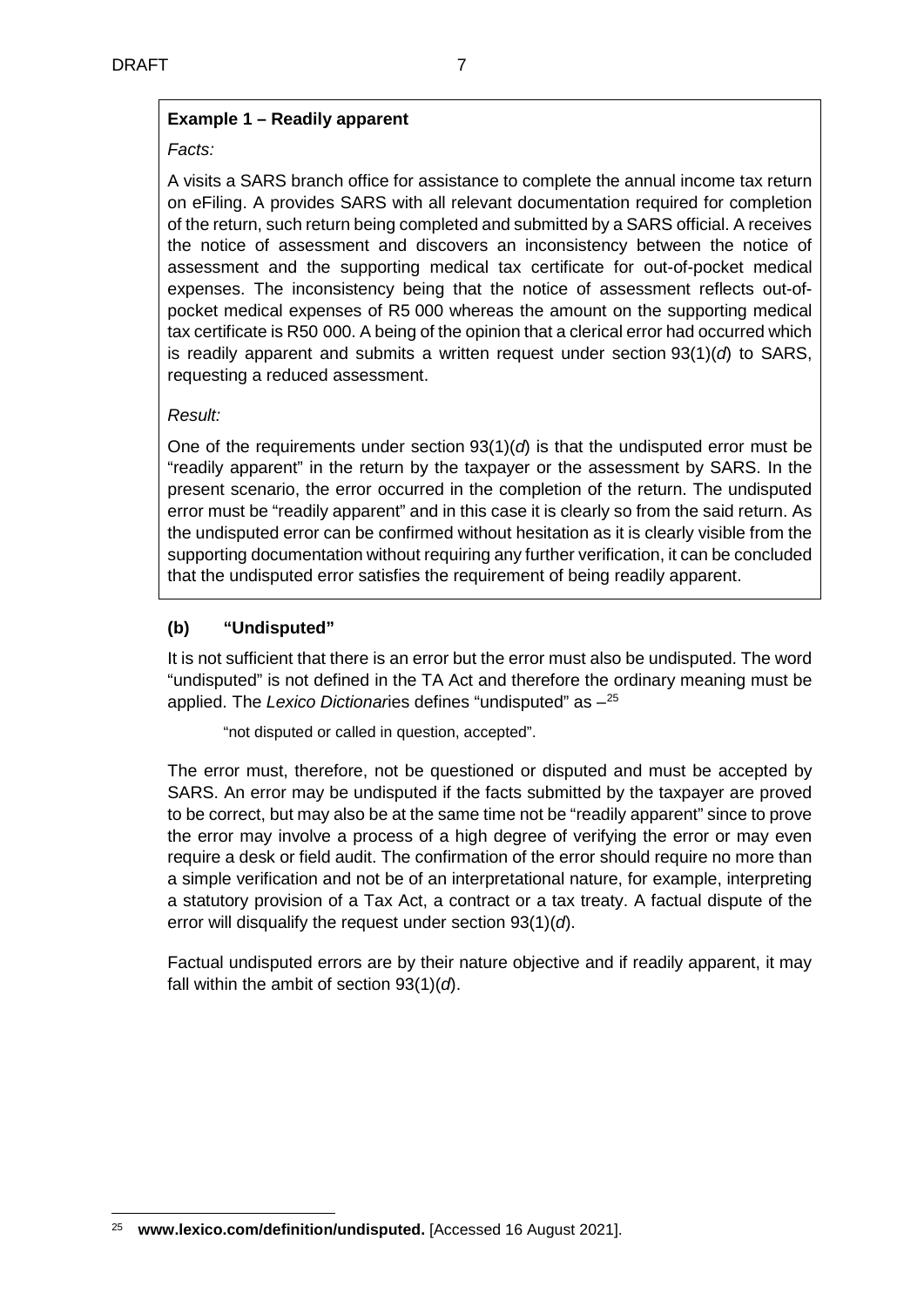# **Example 2 – An "undisputed" error by the taxpayer in a return**

# *Facts:*

A, as a sole proprietor sells vintage cars. In the annual income tax return submitted, A included a capital gain arising from the disposal of a vintage car, which was used for private purposes, thus not forming part of trading stock. A was unaware that the vintage car is regarded as a personal use asset since it was used for a purpose other than carrying on of a trade. Capital gains arising under these circumstances should have been disregarded.[26](#page-7-0) This error was discovered three months after the assessment was issued, leading to A submitting a written request for a reduced assessment under section 93(1)(*d*). A did not submit any confirmation that the vintage car was a personal use asset and not a business asset.

# *Result*:

Section 93(1)(*d*) requires that the error must not only be readily apparent but must also be "undisputed" either, in the return by the taxpayer or the assessment by SARS. In the section 93(1)(*d*) request, A provided reasons why the vintage car is a personal use asset but did not provide any documentary proof to substantiate the claim. In the absence of the necessary documentary proof to substantiate the claim, the request under section 93(1)(*d*) is in dispute, and therefore does not satisfy the requirement of being "undisputed". Accordingly, the request under section 93(1)(*d*) must be rejected and the taxpayer notified of the decision.

# **(c) "Error"**

Section 93(1)(*d*) has a very limited application in that it only applies to "errors" in an assessment by SARS or in a return by a taxpayer. It is imperative to understand what constitutes an "error" before a written request for a reduced assessment may be submitted. The word "error" is not defined in the TA Act and must therefore be given its ordinary meaning. The word "error" is defined in the *Lexico Dictionaries* as [–27](#page-7-1)

"a mistake, the state or condition of being wrong in conduct or judgement".

This means that if a "*bona fide*" mistake is made by a taxpayer in a return or by SARS in an assessment and this mistake is readily apparent and undisputed, a taxpayer may request for a reduced assessment.

It is important to note that an error by a taxpayer is limited to an error in a return and not in the accounting or tax records that are used to complete the return. An error in the accounting or tax records would require more than just a simple verification to confirm the error, therefore would not qualify under section 93(1)(*d*) as the error cannot be said to be readily apparent.

A distinction must be drawn between an "error" and an "omission". The word "omission" means the action of excluding or leaving out someone or something, either deliberately or accidentally.[28](#page-7-2) It is clear from the dictionary meaning that an omission of information by a taxpayer in a return, does not fall within the ambit of an "error" for purposes of section 93(1)(*d*). For an "error" to occur in a return a declaration in respect of income or deduction must be made. It is against this declaration whereby it must be determined

<span id="page-7-0"></span><sup>&</sup>lt;sup>26</sup> Paragraph 53(2) of the Eighth Schedule to the Act.

<span id="page-7-1"></span><sup>27</sup> **[www.lexico.com/definition/error](http://www.lexico.com/definition/error)** [Accessed 16 August 2021].

<span id="page-7-2"></span><sup>28</sup> **[www.lexico.com/definition/omission](http://www.lexico.com/definition/omission)**. [Accessed 16 August 2021].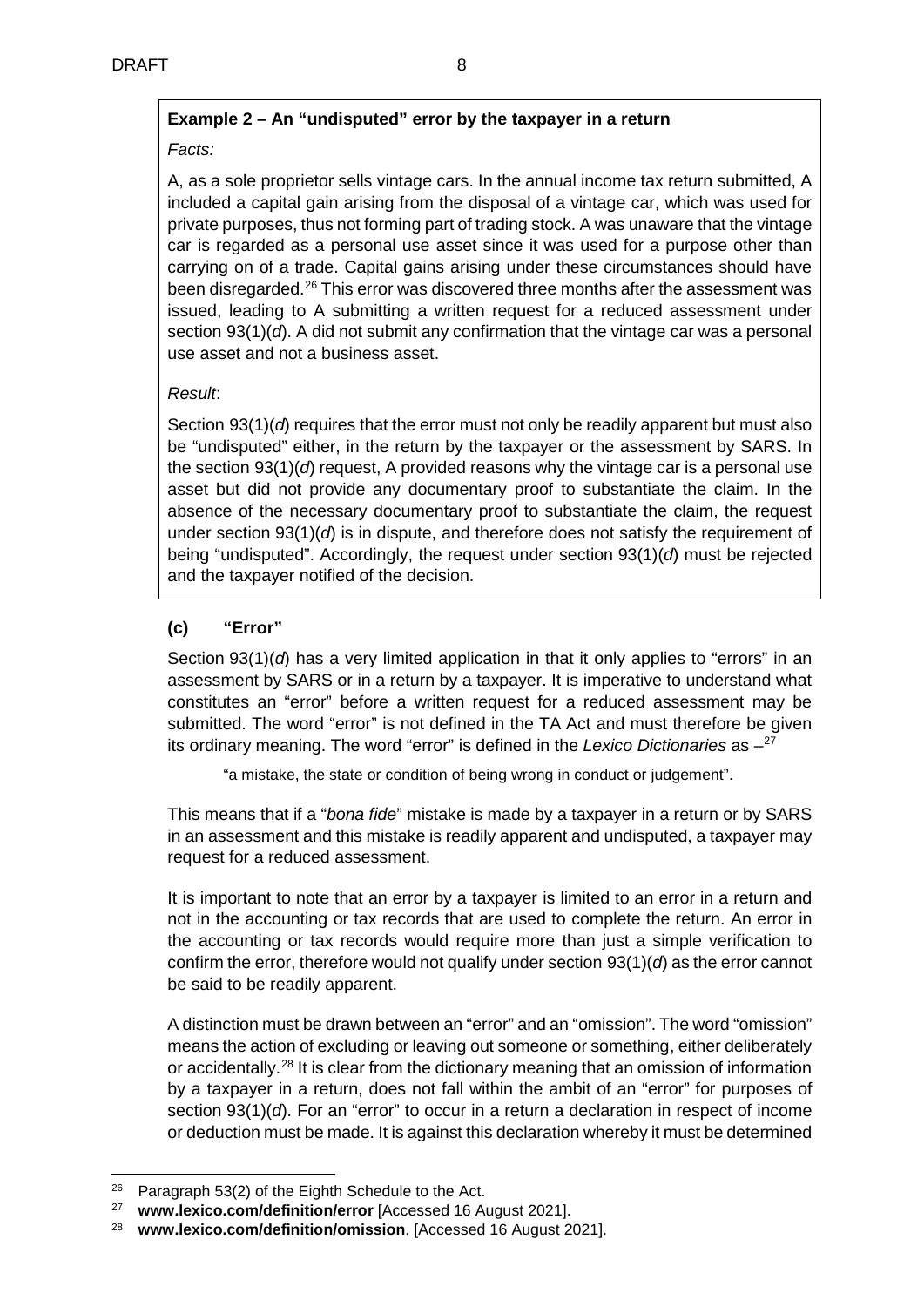whether an "error" or "omission" has taken place with regard to the completion of the return. The specific facts of a request will have to be considered to determine if an "error" or "omission" had occurred in a return. If it is determined that it is an "omission", the taxpayer would have to follow the dispute resolution process provided for under section 104 to request a reduced assessment.<sup>[29](#page-8-0)</sup>

## **Example 3 – Whether an "error" or "omission" occurred in a return**

*Facts:*

Company B is registered with SARS as an eFiler, that is, to submit its tax returns electronically. In completing the ITR14 income tax return wizard Company B did not request the line item for expenditure incurred relating to international travel. After reviewing the original income tax assessment for the relevant tax period Company B realised that a deduction for international travel was not claimed. Company B submitted a written request for a reduced assessment under section 93(1)(*d*) and its request is accompanied by the necessary documentation to substantiate the deduction.

## *Result:*

One of the requirements of section  $93(1)(d)$  is that there must be an "error" in the assessment by SARS or the taxpayer in a return. For an "error" to have occurred in the ITR14 tax return a declaration in respect of the deduction must have been made in the return. When customizing its ITR14 tax return Company B did not request the line item for a deduction for international expenditure incurred. As Company B did not initially request a deduction in respect of international travel it had omitted the deduction in total. An omission according to its ordinary meaning does not qualify as an "error" for purposes of section 93(1)(*d*). Accordingly, the request under section 93(1)(*d*) must be rejected and Company B notified of the decision. Company B must follow the normal dispute resolution process provided for under section 104.

While section 93(1)(*d*) enables SARS to make a reduced assessment when a taxpayer has submitted a return containing an error, this provision is not applicable to retrospectively adjust returns for previous tax periods where, for example, a contract is cancelled in a future tax period. The cancellation of a contract in a future tax period does not constitute an error and consequently will not trigger section 93(1)(*d*) for such returns relating to previous tax periods.

<span id="page-8-0"></span> <sup>29</sup> Chapter 9, Part B.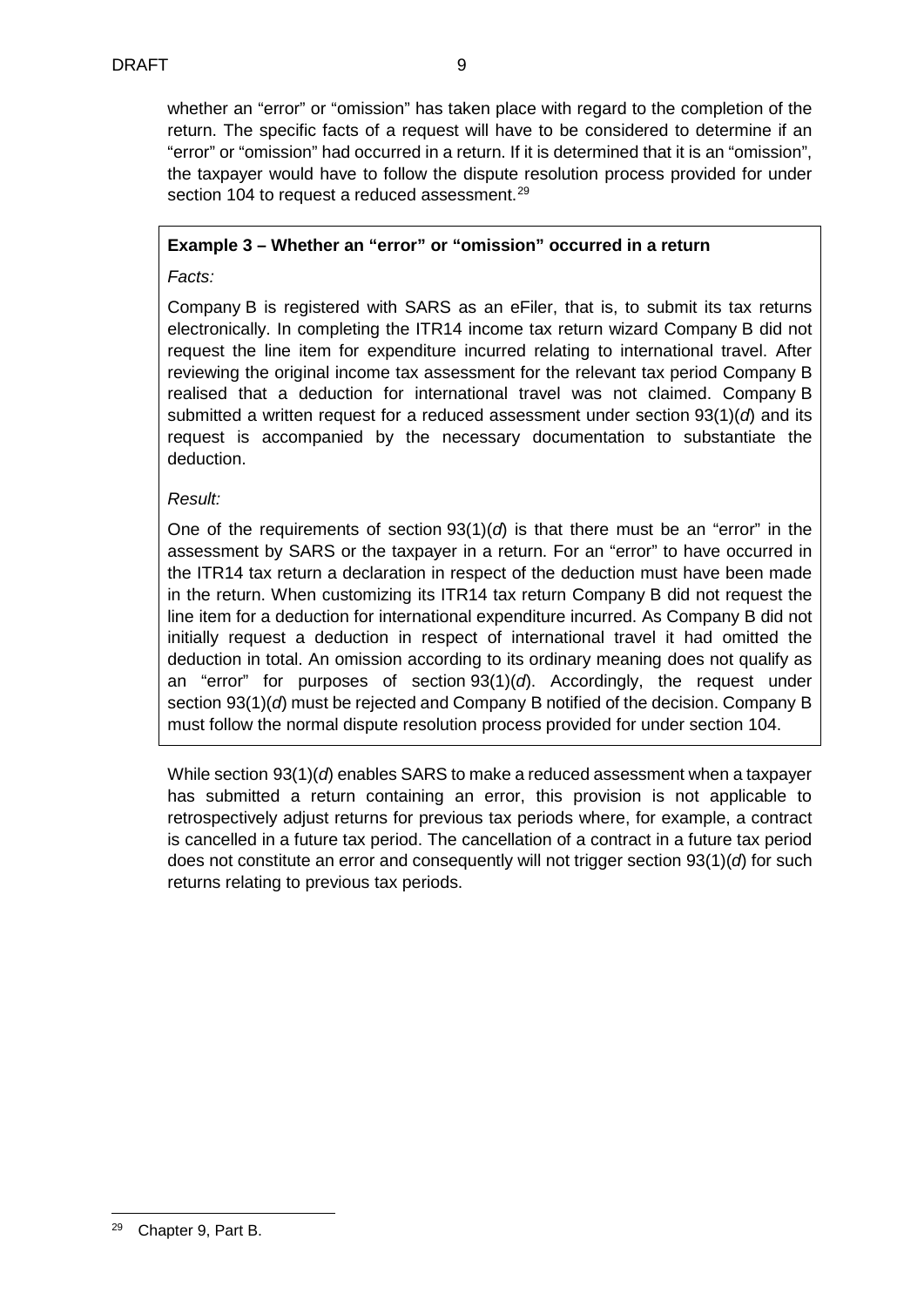# **Example 4 – A "readily apparent undisputed error"**

## *Facts:*

B submitted an income tax return and claimed a deduction under section 18A of the Act in respect of donations made to an approved public benefit organisation (PBO) for the amount of R500, based on the receipt that was issued by the PBO.<sup>[30](#page-9-0)</sup> It later transpired that the PBO issued an incorrect receipt reflecting R500 when instead it should have been R5 000. The receipt was corrected by the PBO and reissued to correctly reflect the amount of R5 000. B submits a request for a reduced assessment under section 93(1)(*d*) and the request is accompanied with the reissued receipt reflecting the correct amount of R5 000.

## *Result:*

Section 93(1)(*d*) requires that a readily apparent undisputed "error" was made by the taxpayer in a return or by SARS in an assessment. Although the reissued receipt provided by B may be indicative that the income tax return reflected the incorrect amount, B completed the return correctly based on the information at hand. Therefore, B did not err at the time of completion of the return. Rather, the error was in the original receipt issued by the PBO and not in the income tax return. As a result, a request for a reduced assessment under section 93(1)(*d*) will be rejected and B will be notified of the decision. B must follow the normal dispute resolution process provided for under section 104.

The terms "readily apparent" and "undisputed error" cannot be separated. If it is not readily apparent that there is an undisputed error, SARS cannot make a reduced assessment. It is not enough that the error is undisputed.

## **4.3 Period of limitations for issuance of assessments under section 93(1)(***d***)**

The period of limitations for the issuance of assessments is dealt with in section 99. Section 99(2)(*d*)(iii) provides specifically that the period of limitations in section 99(1) do not apply to an assessment referred to in section 93(1)(*d*) if **SARS becomes aware of the error before** the expiry of the respective assessment as provided for in section 99(1). It is thus a factual enquiry to determine the exact date on which SARS became aware of the readily apparent undisputed error.

A request for a reduced assessment will only be considered if SARS became aware of the readily apparent undisputed error before the expiry date of the assessment. $31$ A taxpayer will still have to satisfy all the requirements of section 93(1)(*d*) before a reduced assessment may be made.

<span id="page-9-0"></span> <sup>30</sup> Section 18A of the Act.

<span id="page-9-1"></span><sup>31</sup> Section 99(2)(*d*)(iii).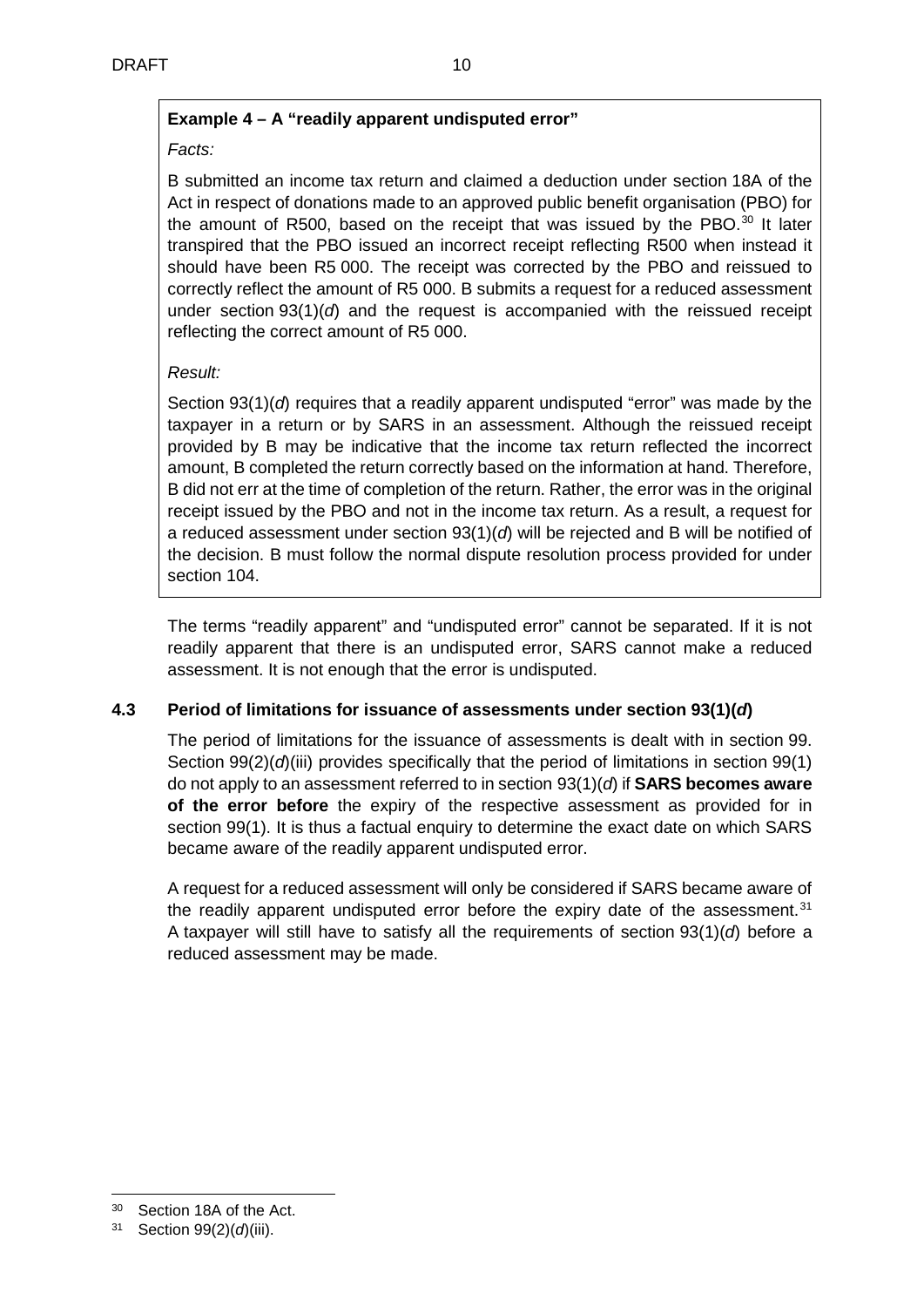# **Example 5 – Section 93(1)(***d***) request for a reduced assessment received before the period of limitations for issuance of assessment applies**

## *Facts:*

The annual income tax return of Z for the 2016 tax period was assessed on 30 March 2017 and a notice of assessment was issued and received on the same date. Z discovered on 29 March 2020 that an amount of R30 000 was incorrectly reflected in the income tax return as taxable income instead of being declared as exempt income. On the same day Z submitted a written request to SARS for a reduced assessment under section 93(1)(*d*) with the relevant supporting documentation, to substantiate that the income is not taxable, thus leading to a readily apparent undisputed error. SARS acknowledged receipt of the request on that same day.

# *Result:*

The assessment made by SARS for the 2016 tax period is an original assessment. Under section 99(1)(*a*) an assessment may not be made three years after the date of an original assessment made by SARS (and the requirements under section 99(2) are not applicable). Accordingly, the assessment for the 2016 tax period prescribes at midnight on 29 March 2020. The request for a reduced assessment under section 93(1)(*d*) is received by SARS before the assessment exceeds the limitation periods. Therefore, SARS must consider A's request for a reduced assessment, based on the merits thereof. If the request is considered and the decision is to accede thereto, a reduced assessment must be made by SARS as section 99(2)(*d*)(iii) allows for the processing of a reduced assessment even though the original assessment falls within the periods under section 99(1).

# **4.4 Burden of proof [section 102(1)]**

Save for two instances under section  $102(2)$ ,  $32$  the burden of proof under section 102(1) rests with a taxpayer in view of the fact that the assessment is essentially based on the facts as submitted by the taxpayer in the return.

The requirements under section 93(1)(*d)* imply that where a taxpayer submits a request for a reduced assessment, the burden of proof will rest with the taxpayer to substantiate such request. To meet all the requirements of a section 93(1)(*d*) request, the taxpayer needs to satisfy SARS, based on supporting documentary proof that such requirements are fully met. These principles must be applied to the facts of each case to determine whether such requirements have been met or not.

In the case of *Rampersadh and Another v C:SARS and Others*, [33](#page-10-1) that dealt with section 93(1)( $d$ ) in its present form Gorven J explained the legal position as follows:<sup>[34](#page-10-2)</sup>

"Only if SARS is satisfied that there is a readily apparent undisputed error may it reduce the assessment. The first hurdle for the applicants to surmount is to show that the claimed errors were in fact readily apparent and undisputed. Only then can it be contended that SARS should have been so satisfied."

<span id="page-10-0"></span><sup>&</sup>lt;sup>32</sup> "The burden of proving whether an estimate under section 95 is reasonable or the facts on which SARS based the imposition of an understatement penalty under Chapter 16, is upon SARS."

<span id="page-10-2"></span><span id="page-10-1"></span><sup>33</sup> [2018] ZAKZPHC 36.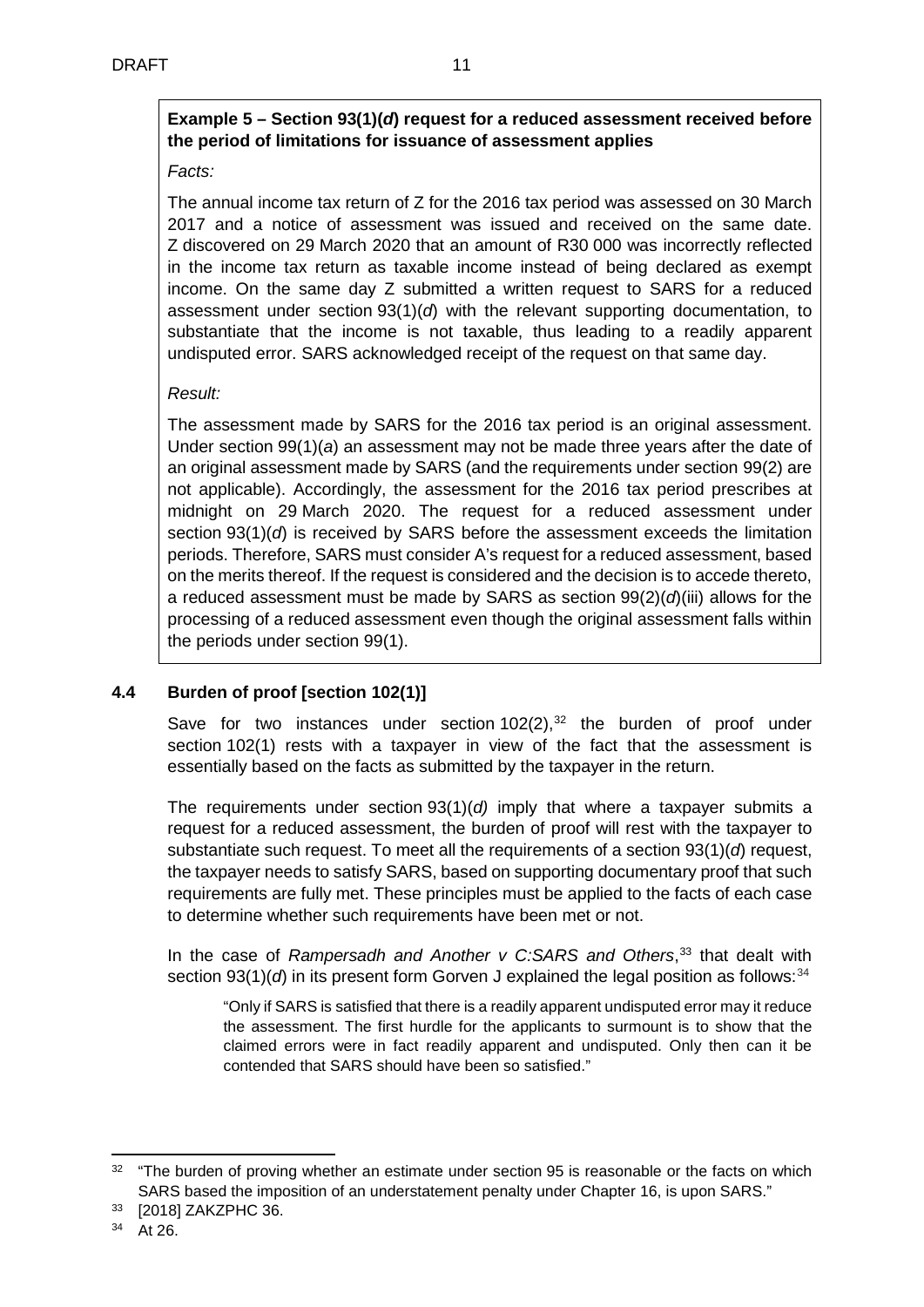Gorven J held that a taxpayer bears the onus to show that there is a readily apparent undisputed error. Based on the facts of the case he held as follows:<sup>[35](#page-11-0)</sup>

"It cannot by any stretch of the imagination be held that the applicants showed that the claimed errors were in fact errors. They certainly did not show that the claimed errors were not disputed on reasonable grounds. None of the claimed errors was specifically identified in the third request. None were even clearly pointed to in this application. The 'errors' contended for by the applicants were disputed to be errors by SARS in the answering affidavit. The basis of the disputes was not challenged in reply."

This judgment emphasises that the taxpayer has to discharge the burden of proof when a request for a reduced assessment is lodged with SARS.

Under the trite constitutional requirements relating to fair administrative justice, SARS will be required to provide a taxpayer with reasons for the refusal of such request under section 93(1)(*d*).

In *C:SARS v Sprigg Investment 117 CC t/a Global Investment*<sup>[36](#page-11-1)</sup> the Supreme Court of Appeal considered what proper or adequate reasons mean. Maya JA stated the following:

"Reference was then made to the judgment of this Court in *Minister of Environmental Affairs & Tourism & others v Phambili Fisheries* (*Pty*) *Ltd & another* which endorsed the standard for what constitutes 'adequate reasons' laid down by the Federal Court of Australia in *Ansett Transport Industries* (*Operations*) *Pty Ltd & another v Wraith & others* as follows:

'[T]he decision-maker [must] explain his decision in a way which will enable a person aggrieved to say, in effect:

"Even though I may not agree with it, I now understand why the decision went against me. I am now in a position to decide whether that decision has involved an unwarranted finding of fact, or an error of law, which is worth challenging.' "

This requires that the decision-maker should set out his understanding of the relevant law, any findings of fact on which his conclusions depend (especially if those facts have been in dispute), and the reasoning processes which led him to those conclusions. He should do so in clear and unambiguous language, not in vague generalities or the formal language of legislation. The appropriate length of the statement covering such matters will depend upon considerations such as the nature and importance of the decision, its complexity and the time available to formulate the statement. Often those factors may suggest a brief statement of one or two pages only."

### **4.5 Remedy under section 9(1)**

A decision by SARS to not reduce an assessment under section 93(1)(*d*) is not an assessment or a decision as envisaged under section 104(2). Section 104(2)(*c*) states that a taxpayer may object to any decision that may be objected to or appealed against under a tax Act, other than the decisions not to extend the period for lodging an objection or appeal under section 104(2)(*a*) and 104(2)(*b*). The decision to not accede to a request under section 93(1)(*d*) will, therefore, not fall within the ambit of section 104(2)(*c*).

A taxpayer is, therefore, precluded from objecting to or appealing against the decision by SARS to not reduce an assessment under section 93(1)(*d*). However, a taxpayer may, by way of a remedy provided for under section 9(1), request a "review" of the

<span id="page-11-0"></span> <sup>35</sup> At 31.

<span id="page-11-1"></span><sup>36</sup> [2010] (73 SATC 126) at 12.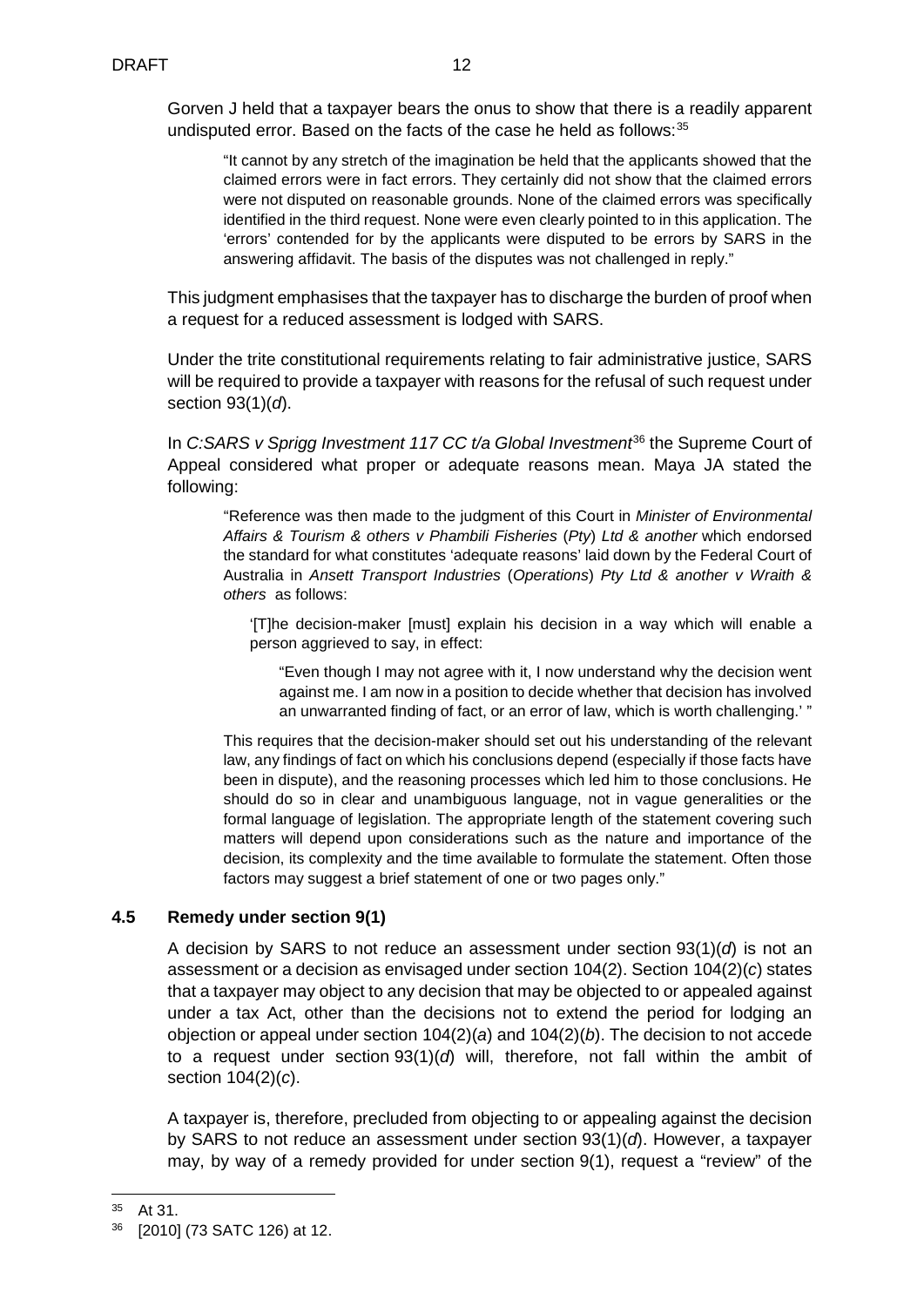decision made by SARS not to allow a request for a reduced assessment under section 93(1)(*d*).

The purpose of section 9(1) is therefore to assist both taxpayers and SARS in resolving matters without having to take the dispute to court. It provides a specific escalation procedure that a taxpayer may follow in order to resolve a matter that is not able to be resolved via the objection and appeal route.

In order for section  $9(1)$  to apply, the following requirements must be satisfied:  $37$ 

- A taxpayer must submit a request or the SARS officials referred to in section 9(1) must decide to withdraw or amend the decision of their own accord.
- There must be a decision by a SARS official and a notice issued to the taxpayer.
- The decision must not be one given effect to in an assessment or a notice of assessment.

Accordingly, if a taxpayer is not afforded the internal review remedy under section 9(1), such taxpayer would in fact have no remedy at all against an adverse section 93(1)(*d*) decision, other than to take the matter to the High Court for a review of the decision by SARS. Section 9(2) must be noted with regard as to when SARS may not withdraw or amend with retrospective effect a written notice of a decision; or the date of assessment of the notice of assessment giving effect to the decision, from the later thereof if after three years.

## **Example 6 – After the remedy under section 9(1) is exhausted**

*Facts:*

Company A realised a few days before its 2015 original assessment prescribed, that it failed to claim the correct amount of wear and tear under section 11(*e*) of the Act on certain qualifying machinery. Company A's request to SARS for a reduced assessment under section 93(1)(*d*) is submitted before the assessment prescribed. SARS, after perusing the request and supporting documentation, notified Company A of the decision not to accede to its request to have the assessment reduced under section 93(1)(*d*), as SARS was of the opinion that the request did not qualify for a reduced assessment under the said section. Company A subsequently requested under section 9(1) that SARS review its earlier decision not to accede to its request. A senior SARS official after having reviewed the section 9(1) request notified Company A that the earlier decision by SARS is confirmed.

## *Result:*

A decision by SARS under either section 93(1)(d) or section 9(1) is not subject to objection and appeal under section 104. Company A may request a reconsideration of the decision taken under section 9(1) to not revise the assessment or it may bring a review application under PAJA and take the matter to the High Court.

<span id="page-12-0"></span> <sup>37</sup> Section 9(1).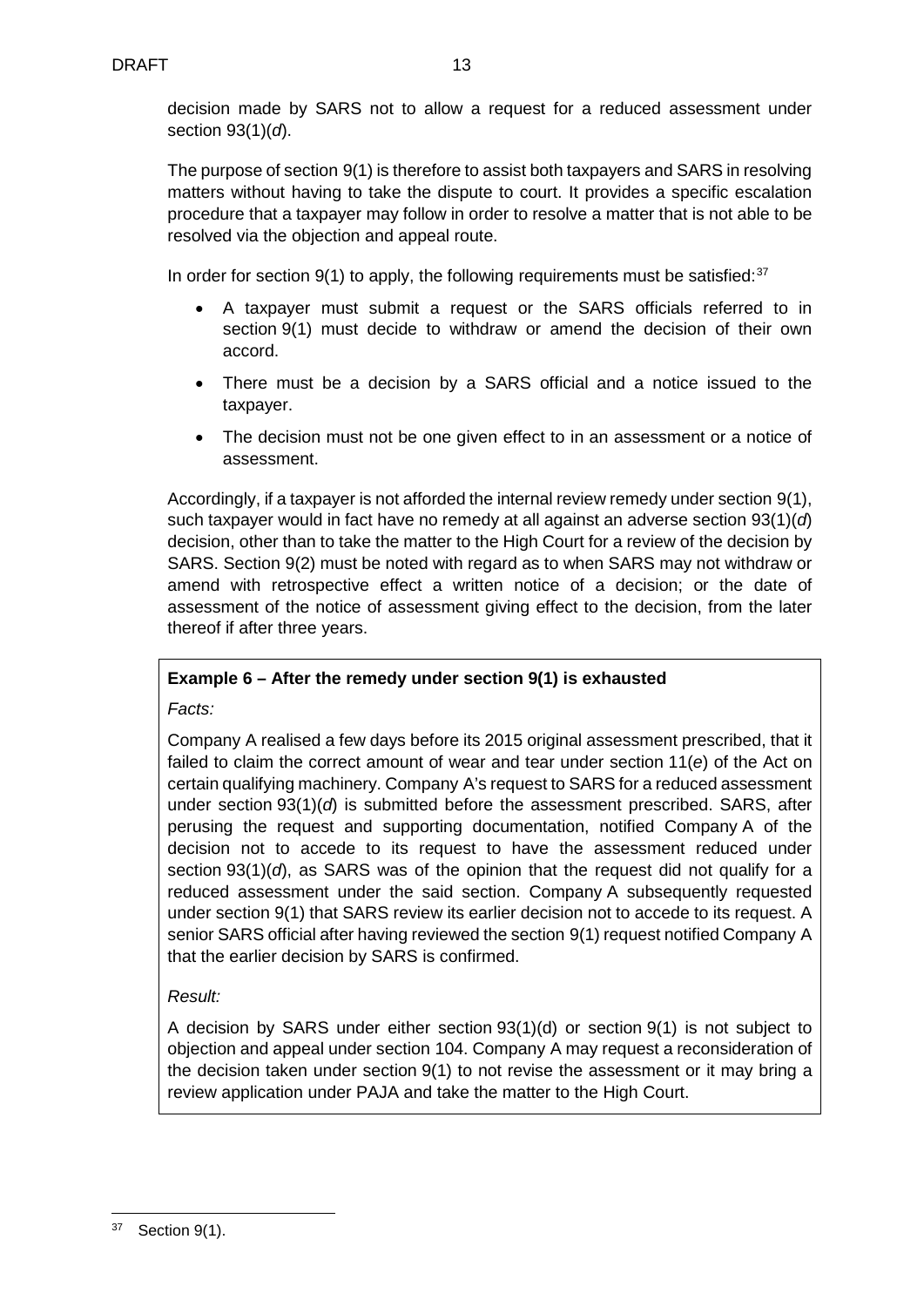# **5. Conclusion**

Section 93(1)(*d*) provides a taxpayer the opportunity to request SARS to reduce an assessment without having to follow the normal objection and appeal process under section 104. Section 93(1)(*d*) must not be regarded as an alternative for formal disputes where a taxpayer has exceeded the prescribed period for objections and appeals as provided for under section 99. SARS will consider this request under very limited circumstances.

A taxpayer requesting a reduced assessment under section 93(1)(*d*) must satisfy SARS that –

- an error was made in an assessment by SARS or a taxpayer in a return;
- the error must be readily apparent; and
- the error must be an undisputed error.

It is a factual enquiry whether the requirements of section 93(1)(*d*) are applicable on the facts of a specific case and is therefore not possible to provide a definite allembracing test to apply. The burden of proof lies with the taxpayer to satisfy SARS that a readily apparent undisputed error was made by SARS in an assessment or a taxpayer in a return.<sup>[38](#page-13-0)</sup> The omission of information in a return by a taxpayer does not fall within the ambit of section 93(1)(*d*).

A decision by SARS not to allow a request for a reduced assessment under section 93(1)(*d*) is not subject to objection or appeal under section 104. A taxpayer may, however, request SARS to "review" its earlier decision under section 9(1) provided such request complies with section 9(2).

**Leveraged Legal Products SOUTH AFRICAN REVENUE SERVICE**

<span id="page-13-0"></span> <sup>38</sup> Section 102(1).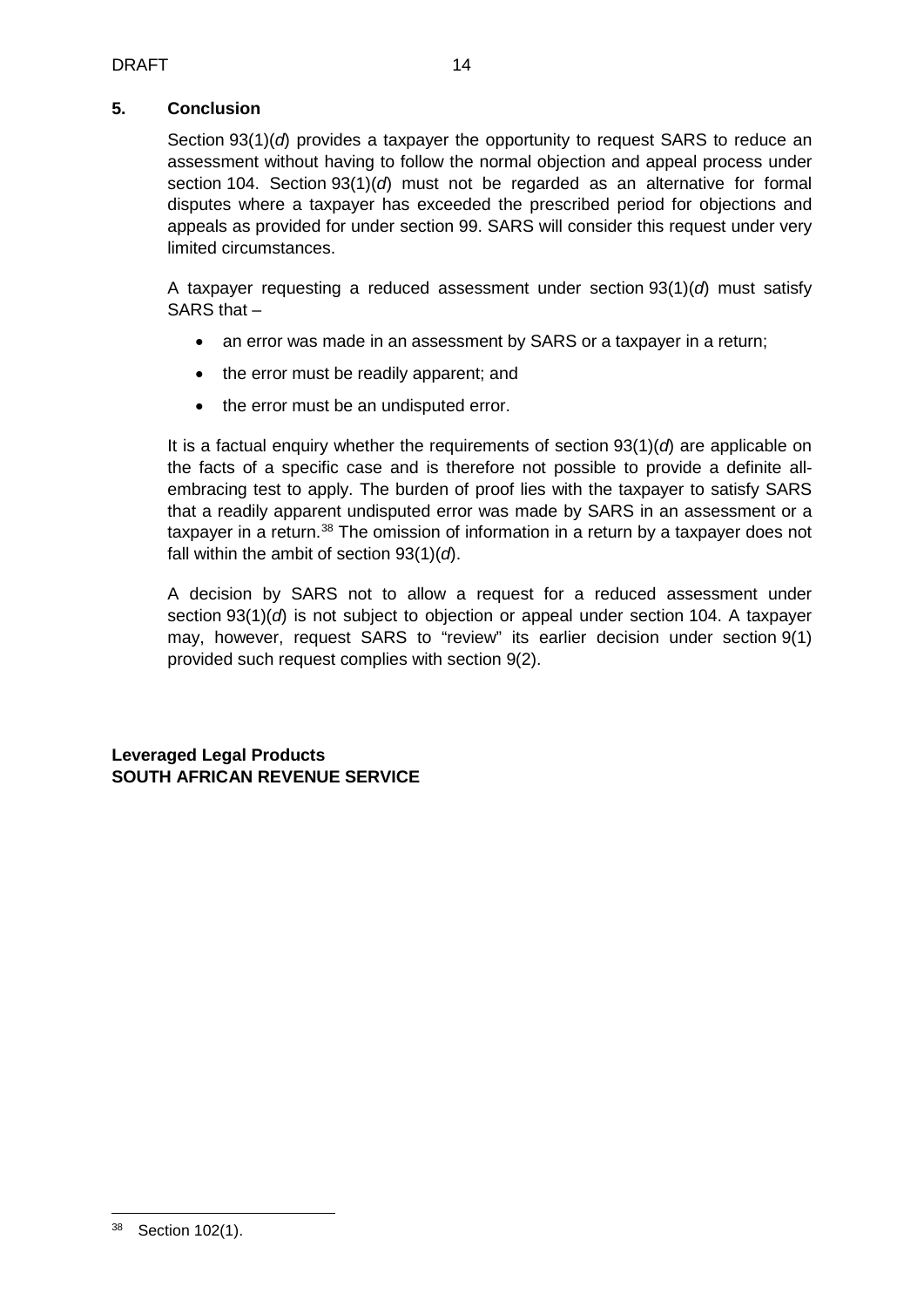### <span id="page-14-0"></span>**Annexure – The law**

### **Section 9 – Decision or notice by SARS**

(1) A decision made by a SARS official or a notice to a specific person issued by SARS under a tax Act, excluding a decision given effect to an assessment or a notice of assessment that is subject to objection and appeal, may in the discretion of a SARS official described in paragraph (*a*), (*b*) or (*c*) or at the request of the relevant person, be withdrawn or amended by—

- (*a*) the SARS official;
- (*b*) a SARS official to whom the SARS official reports; or
- (*c*) a senior SARS official.

(2) If all the material facts were known to the SARS official at the time the decision was made, a decision or notice referred to in subsection (1) may not be withdrawn or amended with retrospect effect after three years from the later date of the—

- (*a*) date of the written notice of that decision; or
- (*b*) date of assessment of the notice of assessment giving effect to the decision (if applicable).

### **Section 93(1)(***d***) – Reduced assessments**

- (1) SARS may make a reduced assessment if—
- (*d*) SARS is satisfied that there is a readily apparent undisputed error in the assessment by—
	- (i) SARS; or
	- (ii) the taxpayer in a return; or…

### **Section 99(2)(***d***)(iii) – Period of limitations for issuance of assessments**

- (2) Subsection (1) does not apply to the extent that—
- (*d*) it is necessary to give effect to—
	- (iii) an assessment referred to in section 93(1)(*d*) if SARS becomes aware of the error referred to in that subsection before the expiry of the period for the assessment under subsection (1);
- (e) SARS receives a request for a reduced assessment under section 93(1)(*e*).

### **Section 102 – Burden of proof**

- (1) A taxpayer bears the burden of proving—
- (*a*) that an amount, transaction, event or item is exempt or otherwise not taxable;
- (*b*) that an amount or item is deductible or may be set off;
- (*c*) the rate of tax applicable to a transaction, event, item or class of taxpayer;
- (*d*) that an amount qualifies as a reduction of tax payable;
- (*e*) that a valuation is correct; or
- (*f*) whether a 'decision' that is subject to objection and appeal under a tax Act, is correct.